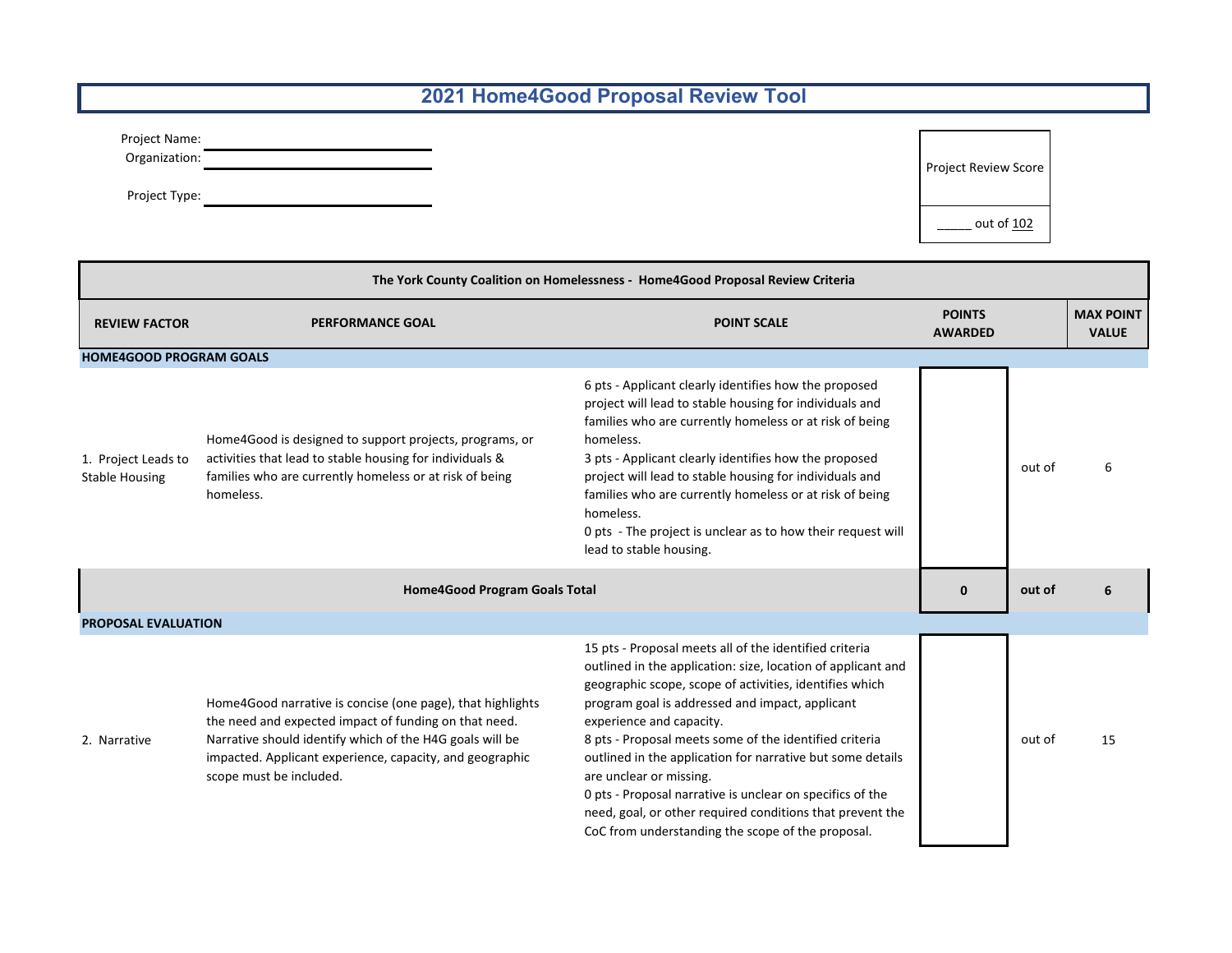| 3. Program Design<br>and Measures | Proposals must provide detailed program design and<br>implementation information to meet the goals of the<br>proposal. This should include how the organization<br>currently tracks and measures program outcomes, how the<br>organization uses data-based practices to examine<br>outcomes and track performance.                                                                                                   | 15 pts - Proposal meets all of the identified criteria<br>outlined in the application for program design and<br>measures.<br>8 pts - Proposal meets some of the identified criteria<br>outlined in the application for program design and<br>measures but some details are unclear or missing.<br>0 pts - Proposal is unclear on specifics of the program<br>design and measures that prevent the CoC from<br>understanding the scope of the program design and<br>measures. | out of | 15 |
|-----------------------------------|----------------------------------------------------------------------------------------------------------------------------------------------------------------------------------------------------------------------------------------------------------------------------------------------------------------------------------------------------------------------------------------------------------------------|------------------------------------------------------------------------------------------------------------------------------------------------------------------------------------------------------------------------------------------------------------------------------------------------------------------------------------------------------------------------------------------------------------------------------------------------------------------------------|--------|----|
| 4. Budget                         | Proposals must include a complete budget, which includes<br>the following:<br>1. Total amount requested<br>2. Whether or not the proposal is 'all or nothing'<br>3. Sources and uses for match and/or leveraging funds<br>including the percentage of funding from other sources (if<br>using; recommended, not required)<br>4. Timeline for disbursement/expenditure of H4G funds<br>(within 12 months of contract) | 6 pts - Proposal meets all of the identified criteria outlined<br>in the application for budget.<br>3 pts - Proposal meets some of the identified criteria<br>outlined in the application for budget but some details are<br>unclear or missing.<br>0 pts - Proposal is unclear on specifics of the budget that<br>prevent the Coalition from understanding the scope of the<br>budget.                                                                                      | out of |    |
|                                   | Proposals must include documentation showing the                                                                                                                                                                                                                                                                                                                                                                     | 6 pts - Proposal meets all of the identified criteria outlined<br>in the application for parternship documentation.                                                                                                                                                                                                                                                                                                                                                          |        |    |

 $3.$ 

5. Partnerships between the continuum continuum of the community of their communications of their details are unclear or missing. project will be implemented in support of the Coalition's goals and in coordination with local organizations. Include roles. Nonprofits must include proof of tax exempt status. Articles of Incorporation must be included.

in the application for parternship documentation. 3 pts - Proposal meets some of the identified criteria

outlined in the application for partnerships but some details are unclear or missing.

0 pts - Proposal is unclear on specifics of partnerships, tax status, or is missing items that prevent the Coalition from understanding the scope of the proposals partnerships.

out of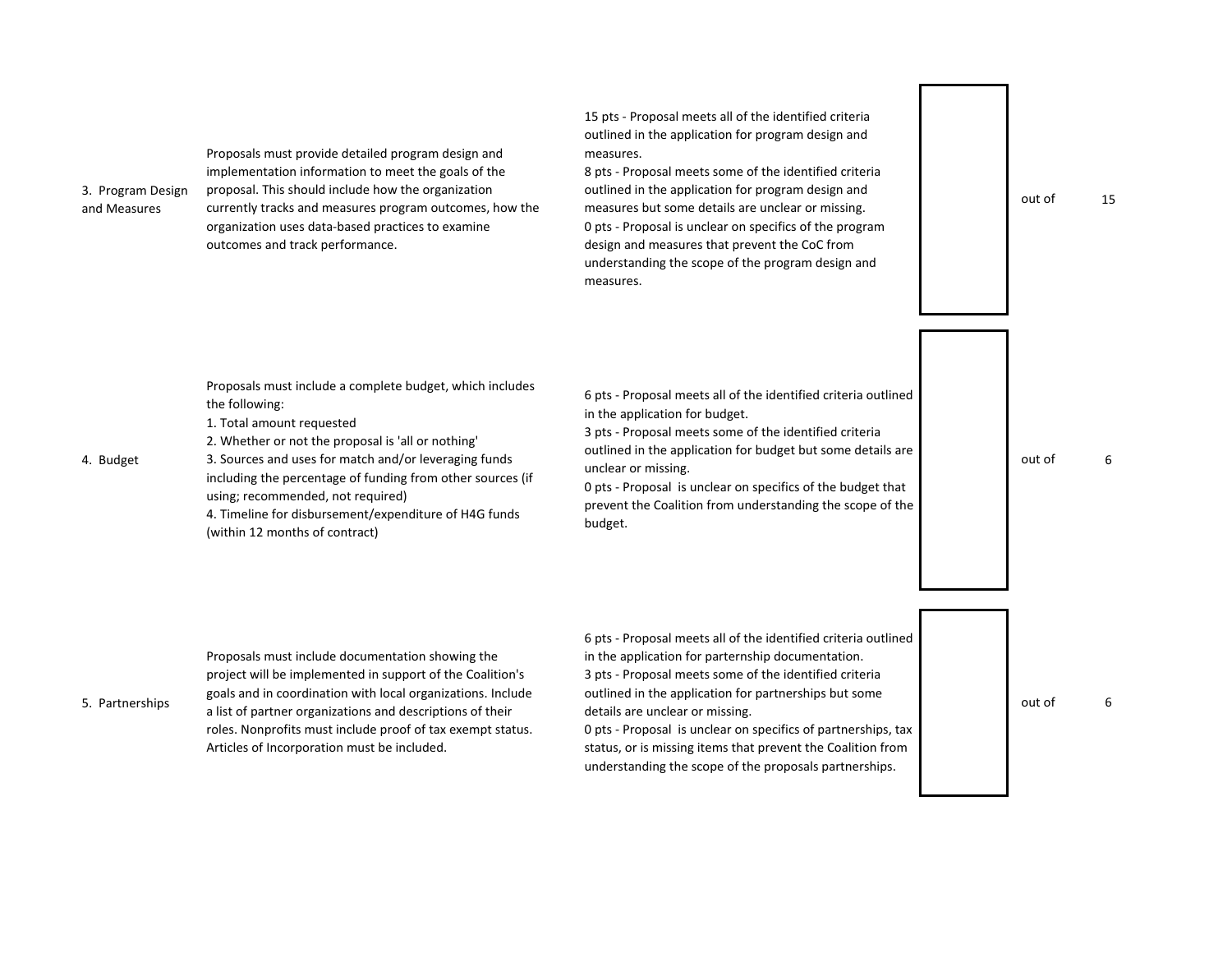| 6. Timeline                                                | Proposals must show an overall funding timeline that<br>provides milestone dates for utilization of funds. Proposals<br>must indicate a readiness to begin immediately upon<br>receipt of funding.                    | 6 pts - Proposal meets all of the identified criteria outlined<br>in the application for timelines.<br>3 pts - Proposal meets some of the identified criteria<br>outlined in the application for timelines but some details<br>are unclear or missing.<br>0 pts - Proposal is unclear on specifics of their timelines<br>that prevent the Coalition from understanding the scope<br>of the proposals partnerships. |          | out of | 6  |
|------------------------------------------------------------|-----------------------------------------------------------------------------------------------------------------------------------------------------------------------------------------------------------------------|--------------------------------------------------------------------------------------------------------------------------------------------------------------------------------------------------------------------------------------------------------------------------------------------------------------------------------------------------------------------------------------------------------------------|----------|--------|----|
| 7. Administrative<br>Expenses                              | Proposals must limit administrative expenses to no more<br>than five percent (5%) of total amount awarded.                                                                                                            | 4 pts - Proposal identifies 5% or less of total request for<br>administrative expenses.<br>0 pts - Proposal identifies more than 5% of total request<br>for administrative expenses.<br>0 pts - Proposal is unclear on amount of funding<br>requested for administrative expenses.                                                                                                                                 |          | out of |    |
| 8. Home4Good<br><b>Program Application</b><br>Requirements | Proposal includes a fully-executed Home4Good Program<br>Application (Appendix A in the application), Performance<br>Metrics Form (Appendix B in the application), and Budget<br>Form (Appendix C in the application). | 6 pts - Proposal has submitted a fully executed Program<br>Application, Metrics, and Budget.<br>0 pts - Proposal's Program Application, Metrics and Budget<br>are not fully executed and is missing forms or information                                                                                                                                                                                           |          | out of |    |
|                                                            | <b>Proposal Evaluation</b>                                                                                                                                                                                            |                                                                                                                                                                                                                                                                                                                                                                                                                    | $\bf{0}$ | out of | 58 |
|                                                            | YORK COUNTY COALITION ON HOMELESSNESS PRIORITIES                                                                                                                                                                      |                                                                                                                                                                                                                                                                                                                                                                                                                    |          |        |    |
|                                                            |                                                                                                                                                                                                                       | 6 pts - Both applicant and partners have past experience<br>with the population defined in the proposal.                                                                                                                                                                                                                                                                                                           |          |        |    |

9. Applicant Experience - Population Home4Good applicant and/or partners have past experience with the population defined within the proposal.

3 pts - Only partners defined in the proposal have past experience with the population. 0 pts - Past experience with the population defined in the proposal is not clear or missing from the proposal.

6

out of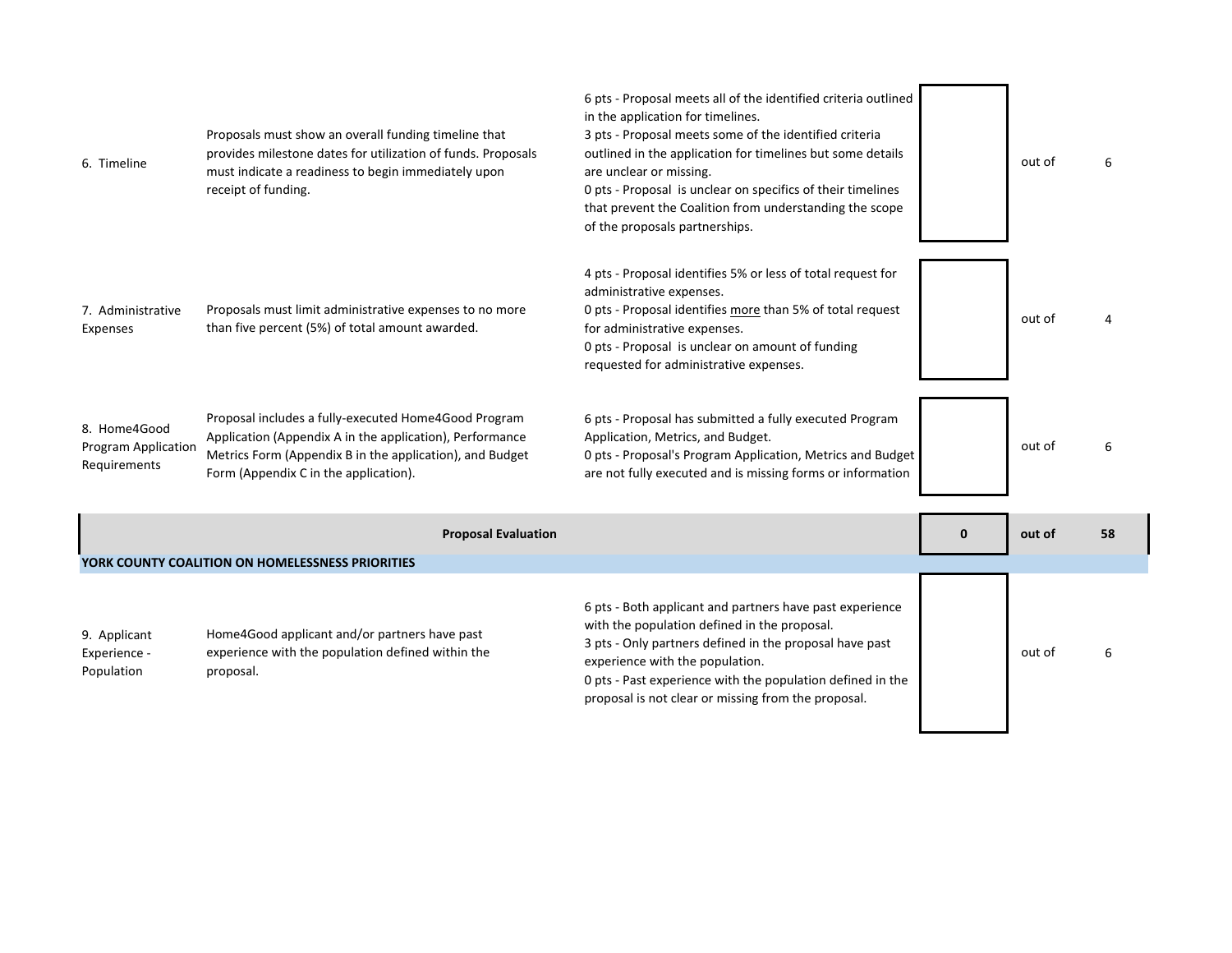| <b>Coalition Priorities Evaluation</b>                                        |                                                                                                                                                | $\mathbf{0}$                                                                                                                                                                                                                                                                                                                                               | out of | 30     |   |
|-------------------------------------------------------------------------------|------------------------------------------------------------------------------------------------------------------------------------------------|------------------------------------------------------------------------------------------------------------------------------------------------------------------------------------------------------------------------------------------------------------------------------------------------------------------------------------------------------------|--------|--------|---|
| 13. Geographical<br>Area Served                                               | Home4Good proposal encompasses the full geographical<br>area of the Coalition.                                                                 | 6 pts - Proposal identifies coverage of the full geographical<br>area.<br>4 pts - Proposal limits coverage, but provides rationale for<br>the limitation<br>0 pts - Proposal is unclear on the coverage area.                                                                                                                                              |        | out of | 6 |
| 12. Leveraging of<br><b>Other Resources</b><br>(recommended; not<br>required) | Home4Good proposal shows a match or leveraging of<br>resources from other sources for their project. This is<br>reccommended but not required. | 6 pts - Proposal shows 25% or more match or leveraged<br>resources<br>3 pts - Proposal shows 10-24% match or leveraged<br>resources.<br>0 pts - Proposal does not list any match or leveraged<br>resources.                                                                                                                                                |        | out of | 6 |
| 11. Budget<br>(Appropriate)                                                   | Budgeted costs are reasonable, allocable, and allowable                                                                                        | 6 pts - Budget is appropriate for the proposal across all<br>requested categories<br>3 pts - Budget has some unreasonable categories of<br>request but overall proposal budget is acceptable<br>0 pts - Significant budget concerns identified in the<br>proposal                                                                                          |        | out of | 6 |
| 10. Applicant<br>Experience -<br><b>Activities</b>                            | Home4Good applicant and/or partners have past<br>experience with the activities defined within the proposal.                                   | 6pts - Both applicant and partners have past experience<br>with the type of activities defined in the proposal.<br>3 pts - Only partners defined in the proposal have past<br>experience with the type of activities defined.<br>0 pts - Past experience with the type of activities defined in<br>the proposal is not clear or missing from the proposal. |        | out of | 6 |

 $\blacksquare$ 

 $\overline{\phantom{0}}$ 

T)

**Coalition Goals**